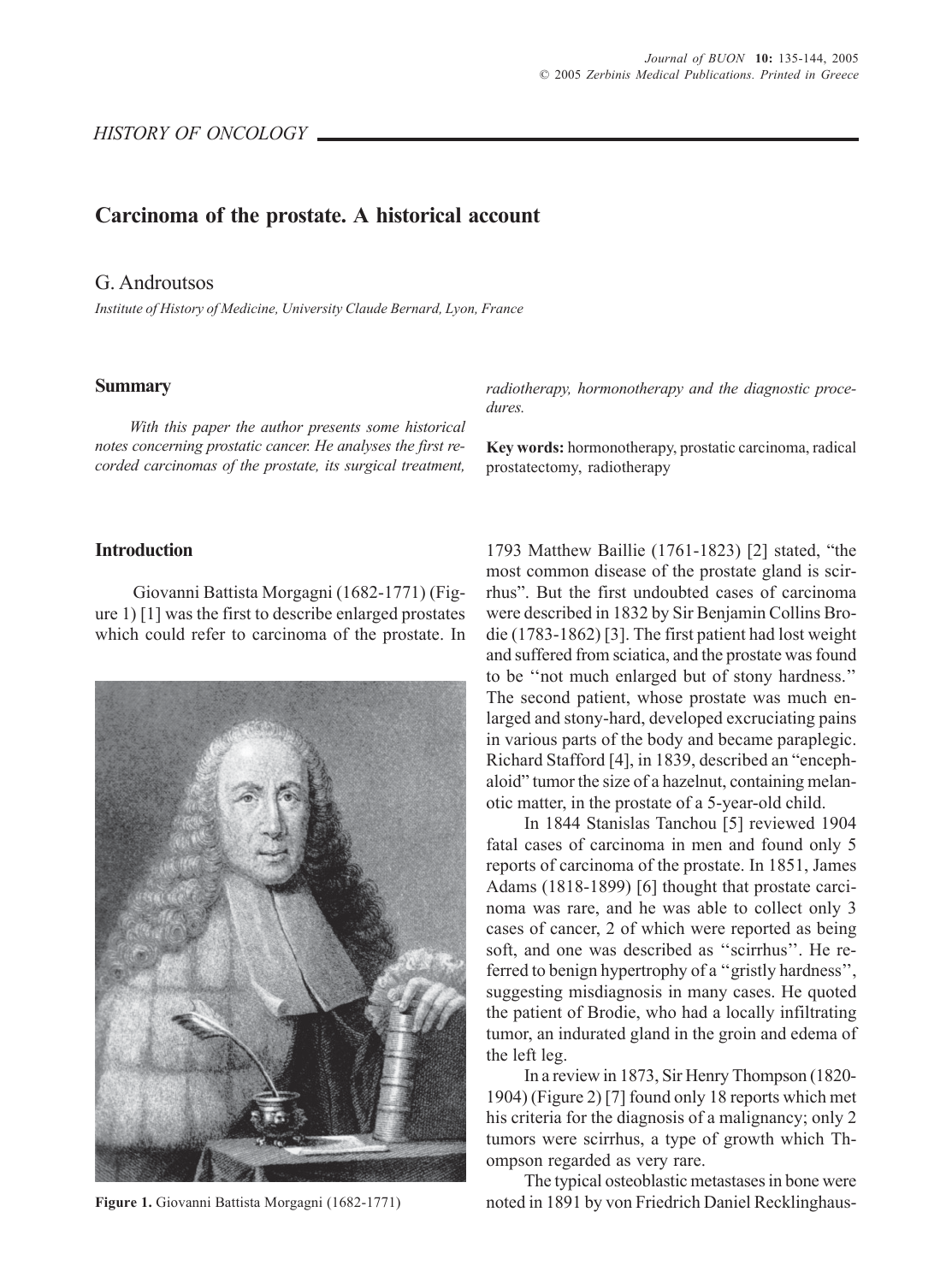



**Figure 3.** Joachim Albarran (1860-1912).

**Figure 2.** Sir Henry Thompson (1820-1904).

en (1833-1910) [8]**,** who based his report on 5 cases. The first patient presenting with symptoms due to bony metastases was recorded by Franck Sasse [9] in 1894. In 1897, Octave Pasteau (1870-1957) [10] produced evidence of the involvement of the iliac lymph nodes in 87% of cases of prostatic cancer and of the inguinal lymph nodes in 36%.

In 1900, Joachim Albarran (1860-1912) (Figure 3) [11] and Adrian Joseph No $\lambda$ l Hallt (1859-1927), in their study of the histology of enlarged prostates, found malignant changes in 14 of 100 glands. Their report was not well received at the time, but gradually the condition came to be recognized more frequently. Reginald Harrison in 1903 [12] was one of the earliest to assert that ''carcinoma of the prostate is far more common than we have been led to think''. Between 1902 and 1905, Hugh Hampton Young (1870-1945) (Figure 4) [13] found 21% of 318 cases of bladder neck obstruction to be associated with malignant changes, and in 1913, Sir Peter Johnston Freyer (1851-1921) (Figure 5) [14] reported that 13% of his cases were cancers.

In 1935, Arnold Rice Rich (1893-1968) [15] demonstrated carcinomatous changes in the prostate in 14% of all autopsies, and in 28% of those aged over 70 years. This frequent occurrence of latent carcinoma has been confirmed by many authors, including E. Baron [16] and A. Angrist (1941).

In 1936, R.A. Moore [17] observed invasion of perineural lymphatics in 77% of cancers. O.V. Batson's [18] demonstration in 1940 of the free commu-



**Figure 4.** Hugh Hampton Young (1870-1945).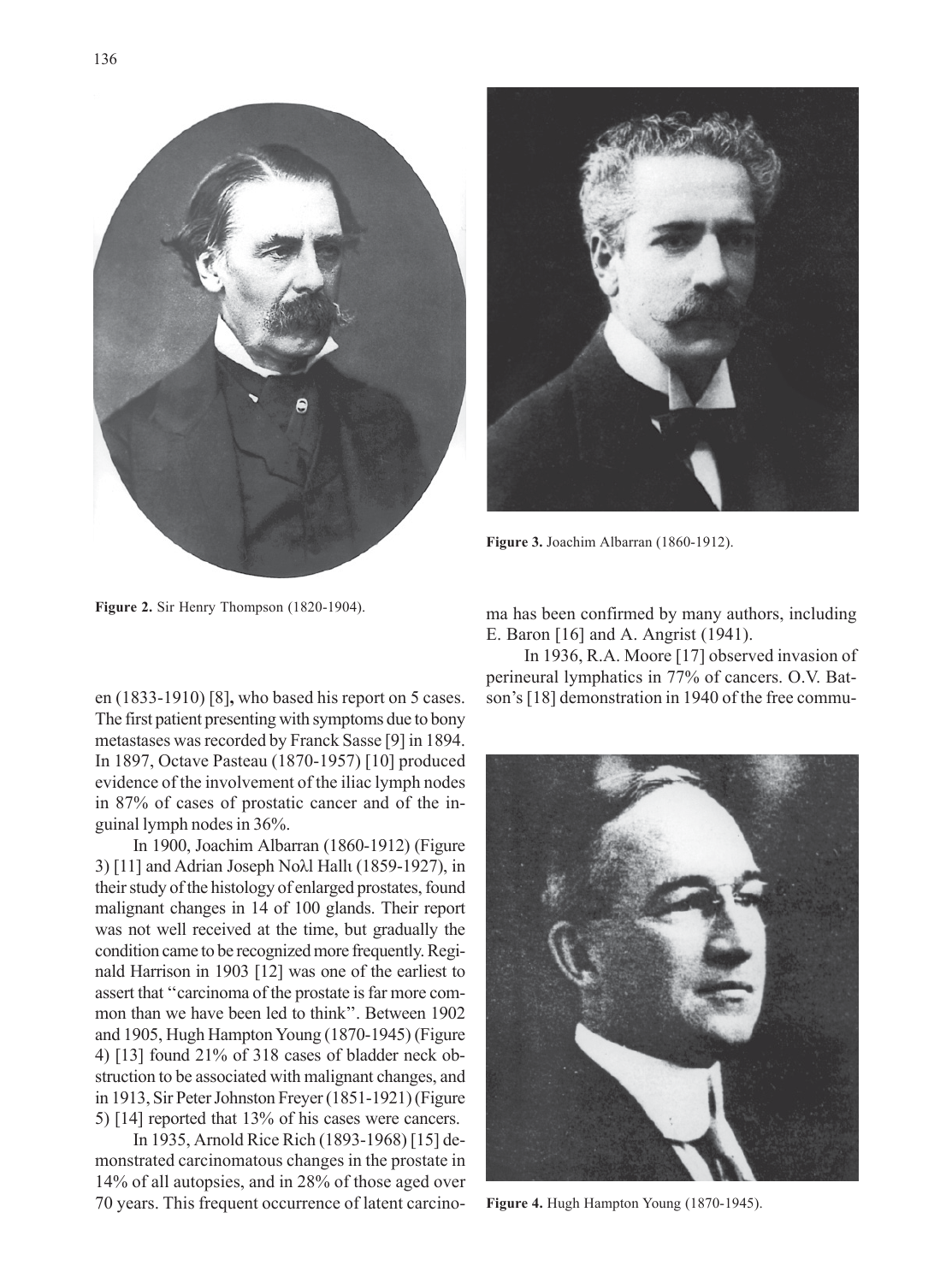

**Figure 5.** Sir Peter Johnston Freyer (1851-1921). **Figure 6.** Theodor Billroth (1824-1923).



nication between the prostatic venous plexus and the veins of the pelvis and vertebral veins explained the high incidence of metastases in the bones of the pelvis and the vertebrae. In 1938, A.B Gutman and Ethel Gutman [19], and B.S. Barringer [20] and H.Q. Woodard, independently reported an increase in the serum acid phosphatase of prostatic origin in many patients suffering from carcinoma of the prostate with extracapsular spread.

## **Surgical treatment**

Removing a prostate cancer is a difficult task, due to its deep position and its anatomic relations. The beginnings and gropings about prostate cancer surgery are confounded with those of the prostatic adenoma.

The first recorded operation for carcinoma of the prostate was partial perineal prostatectomy performed in 1867 by Theodor Billroth (1824-1923) (Figure 6) [21]. A tumor the size of a duck's egg was removed from the 30-year-old patient, who died of recurrence 14 months later. In the same year, he curetted a carcinomatous intravesical middle lobe of the prostate through a perineal urethrotomy; the patient survived only a few days. The operations of partial and total prostatectomy performed by Jean Nicolas

Demarquay (1814-1875) [22] in 1871 and 1873 were for carcinoma of the rectum invading the prostate.

In 1876, Bernhard Rudolph Conrad von Langenbeck (1810-1887) excised part of a carcinomatous prostate through a perineal approach. Heinrich Wilhelm Franz Leisrink [23], who was present at the operation, remarked that von Langenbeck's example encouraged him when, in 1883, he performed a total perineal prostatectomy for carcinoma. He sutured the bladder neck to the severed urethra, and he found it necessary to remove part of the anterior rectal wall involved in the neoplasm. The patient died of ''exhaustion'' on the 14th day.

Perineal operations for prostatic carcinoma carried out by several other surgeons in these early days were rarely successful. In 1889, Vincenz Czerny (1842- 1916)[24] performed total prostatectomy on a 47-yearold man who died 9 months later. In his second operation in the same year, local extension necessitated the removal of part of the bladder, the vesicles and the anterior rectal wall; the patient died 12 days after surgery.

In 1891, Georg Ferdinand von Kóster (1839-1930) [25] performed total cystectomy and prostatectomy with anastomosis of the ureters to the bowel. He mobilized the bladder by a suprapubic approach with resection of the pubes and completed the dissection of the prostate and bladder base through a posterolateral perineal incision; the patient died 5 days later.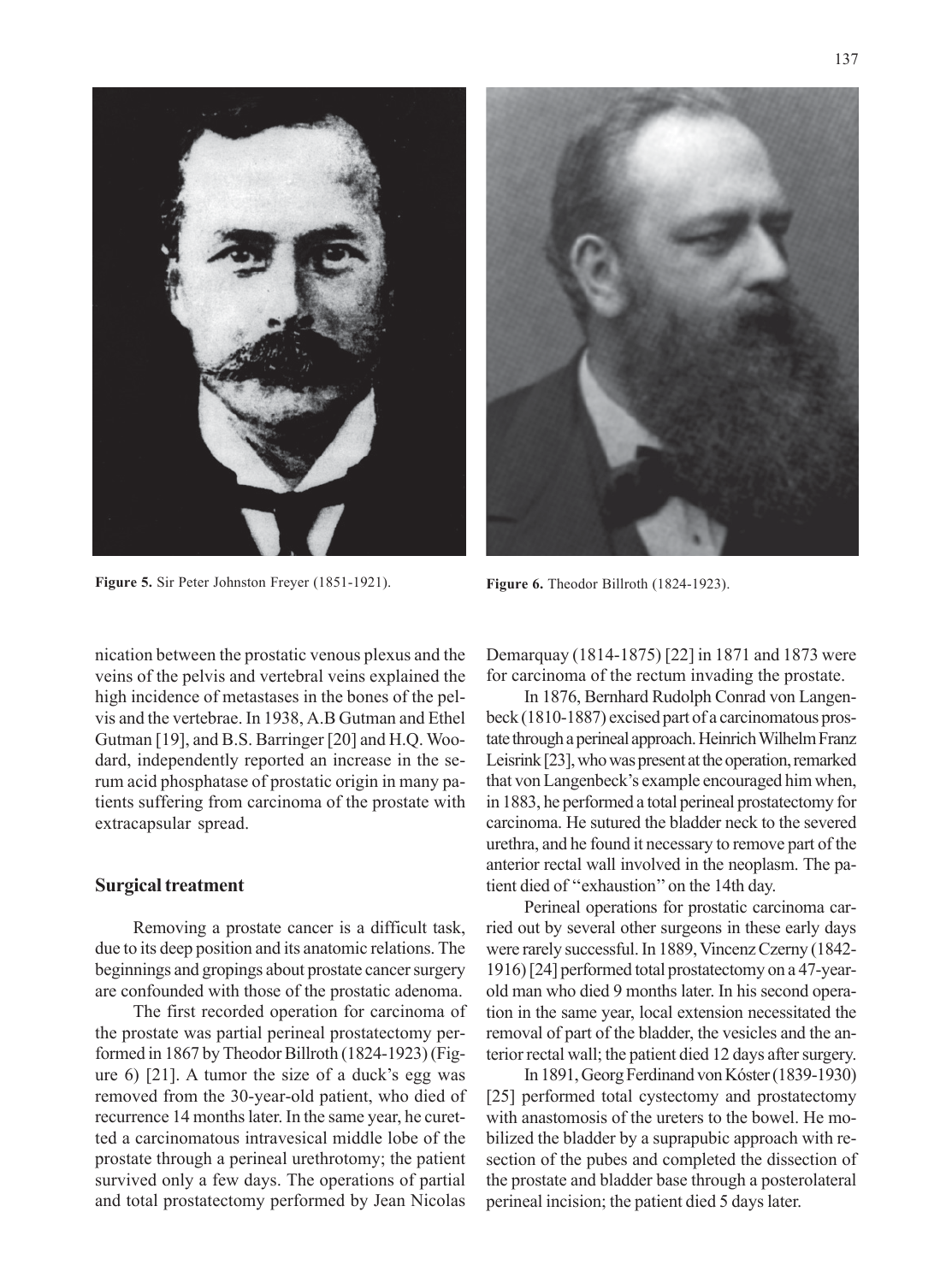The posterolateral approach was used in 1891 by Jean Verhoogen (1864-1950) [26] to excise a sarcoma of the prostate, and in 1889 by Henri Delageni $\theta$ re (1858-1930) [27] to remove a prostatic malignancy secondary to a carcinoma of the rectum. Other surgeons to perform radical perineal prostatectomy were Alex Stein and August Socin [24]. Radical suprapubic prostatectomy for carcinoma of the prostate, together with removal of part of the bladder wall, was carried out in 1898 by Eugene Fuller (1858- 1930) [28]. Total prostatectomy with partial cystectomy for carcinoma of the base of the bladder was performed in 1902 by M.L. Harris [29], whose patient died two months later.

Furstenheim used Bottini's cautery to relieve retention of urine caused by a malignant prostate in 1904, and he commented on the advantages of this method of treatment.

In 1904, with the help of William Stewart Halsted (1852-1922), Young [13] planned and carried out a radical perineal prostatectomy for carcinoma. The gland was exposed through a curved perineal incision, the urethra was incised at the apex of the prostate for insertion of the prostatic tractor and was then divided. By blunt dissection, the entire prostate was freed, and an incision was then made through the anterior wall of the base of the bladder and carried round to the posterior aspect; the vasa were divided and the vesicles were removed with the prostate. The bladder was then anastomosed to the stump of the urethra. In 1905, he reported 4 such operations and reviewed the records of all cases of carcinoma treated at his unit. He observed that a small nodule in the prostate might well be an early carcinoma, and he advised open biopsy followed by radical surgery if this proved positive.

Radical prostatectomy gave at that time a large percentage of incontinence, regular impotence, but Young thought that it would cure the cancer because, as he put it, "the evil spirit has been put in the bottle together with the prostate". Unfortunately, local and distant recurrences appeared in a large number of cases.

This technique continued to be used with only minor modifications, including those of Edouard Belt [30], Oswald Lowsley [31] and Samuel Vest [32], and in 1937, Young [33] reported a 5-year survival of 50% in cases of carcinoma treated by this method.

Anterior perineal prostatectomy, or "ischiobulbar" prostatectomy, was carried out by Max Wilms (1867-1918) [34] in 1908 and Eugène Soubeyran [35] in 1909. The exposure was poor and the results were discouraging.

Other techniques of prostatectomy for carcinoma never gained much favor. Freyer [36] maintained that his enucleation was a total removal of the prostate and so he practiced it for early prostatic carcinoma. In 1913, Freyer reported operations on 6 patients, none of whom had any further symptoms. In 1910, Pauchet [24] described suprapubic transvesical total prostatectomy performed through an incision in the base of the bladder. These techniques had nothing to recommend them. A combined suprapubic and perineal approach was described by Fuller [28] in 1912. The retropubic route for total prostatectomy was described in 1947 by Terence John Millin (1900-1979) (Figure 7) [37], who maintained that this procedure was technically easier than the perineal operation.

These radical operations provided the only cures of carcinoma of the prostate, and 5-year survival of 50% was reported by J.A.C. Colston [38] in 1940; however, these results were based on relatively few patients. In most patients, the malignancy had been far too advanced for curative surgery and these patients had been treated by a variety of methods, mainly directed towards relief of obstruction.

The absence of convincing and durable results, the too frequent incontinence, the impotence, and a non-negligible mortality, slowed down the development of radical prostatectomy in the United States during the first half of the 20th century, while it didn't arrive at all in Europe. The emergence of hormonotherapy in 1941 was considered by many and for a long time as the ideal solution which would protect from the hazards of surgery. Coupled to the endoscopic surgery, it would allow practically to deal with



**Figure 7.** Terence John Millin (1900-1979).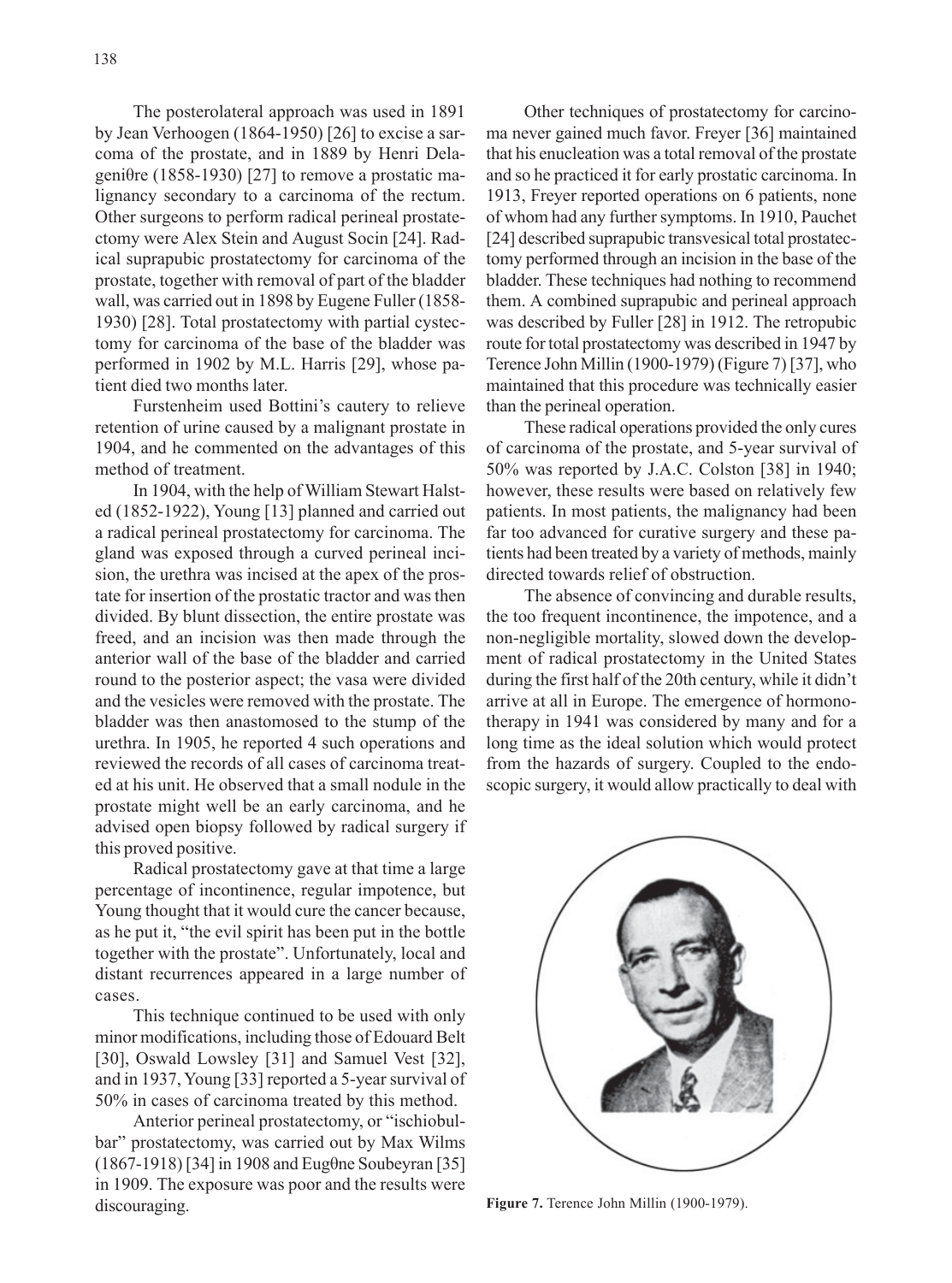any situation. In 1931, the invention of the resectoscope by McCarthy put the endoscopic surgery in the first place of the palliative treatment. In 1943, Barnes, in an important review, affirms that the endoscopic resection is unanimously acknowledged by urologists as the best palliative treatment of the urinary bladder's obstruction by an advanced malignant tumor. This opinion hasn't changed since.

Thus, the treatment was often limited into a palliative way of treating the urinary obstruction, since in the majority of the diagnosed cases cancer was too advanced to benefit from a radical surgery.

Before the 1930s, palliative surgery consisted, for a long time, of a pubic cystostomy for derivation when a permanent catheter could not be placed. Some preferred a transvesical enucleation in the hope to re-establish urination, knowing very well that such an action could not cure.

In 1951, J.R. Hand [39] and J.W. Sullivan found evidence of early carcinoma in 8 out of 100 patients upon whom vesicocapsular prostatectomy was performed, and they excised the posterior lamella of the prostatic capsule to ensure complete removal. They suggested that this routine removal of this part of the capsule at operations for benign hyperplasia might prevent the later development of carcinoma. S.G. Fitzpatrick [40] and A.D. Matheson reported in 1952 that, in their hands, retropubic total prostatectomy carried no greater mortality or morbidity than retropubic enucleation. In view of this, they extended the use of the radical operation to the treatment of benign hyperplasia to preclude the later development of carcinoma. A review in 1960 of 139 such operations, 90 of which were performed for hyperplasia, showed a mortality rate of 3.6%; no deaths occurred in the last 89 patients. Other surgeons supported this practice. In 1958, Riches removed the potentially carcinomabearing area of the prostatic capsule - posterior capsulectomy - as a routine supplement to his technique of retropubic prostatectomy.

Nowadays, radical surgery is making a comeback. Paradoxically, this renewal of interest is not due to new proof for its effectiveness in curing prostate cancer but quite simply to the technical progress which allowed to diminish in a very serious way the complications of this major surgery. Specifically, the much afraid incontinence has been limited to a 1% or 2% in certain series. Additionally, by preserving the innervation and vascularization of the erective system, according to the technique described by Walsh and collaborators in the beginning of the '80s, half of the patients having sexual activity before the operation keep it afterwards.

## **Palliative methods**

Young's [41] review in 1924 of 179 patients suffering from prostatic carcinoma provides a good summary of the palliative procedures used. In this group, he found only 10 cases suitable for his radical prostatectomy.

In 1931, the Stern-McCarthy [42] resectoscope supplied a welcome method of treatment of bladder neck obstruction caused by carcinoma of the prostate. In 1943 R.W Barnes [43] commented "agreement among urologists is almost unanimous in approving this operation over any other in the treatment of obstruction due to the far-advanced malignant gland".

#### *a) Radium and x-ray therapy*

In 1904, Armand Imbert (1850-1922) [44] and L. Imbert used x-ray therapy to treat an advanced prostatic carcinoma and claimed an excellent result, and in 1907 E. Loumeau [45] also reported favorable effects. In 1908, both H. Minet [46] and Ernst Desnos employed radium, carried to the prostatic urethra embedded in a catheter.

The idea of direct radium implantation into tumors is often attributed to Alexander Graham Bell [47]. In 1903, he wrote that "the Roentgen rays, and the rays emitted by radium have been found to have a marked curative effect upon external cancers, but…the effects upon deep-seated cancer have thus far proved unsatisfactory. It has occurred to me that one reason for these latter unsatisfactory experiments arises from the fact that the rays have been applied externally, thus having to pass through healthy tissue of various depths in order to reach the cancerous tissue. The Crookes tube, from which the Roentgen rays are emitted, is, of course, too bulky to be admitted into the middle of a mass of cancer, but there is no reason why a tiny fragment of radium sealed up in a fine glass tube should not be inserted into the very heart of the cancer, thus acting directly upon the diseased material. Would it not be worthwhile making experiments along this line?"

The first successful use of radium therapy for malignant neoplasms came from the Gussenbauer Clinic of Vienna (1902).

A major improvement in this technique was introduced by Robert Abbe [48], who in 1904 was the first to insert radium tubes directly into the tumors (interstitial radium implant).

By 1910, it was clear that although surface applications of radium succeeded in healing over many superficial tumors, most soon recurred. Repeated ap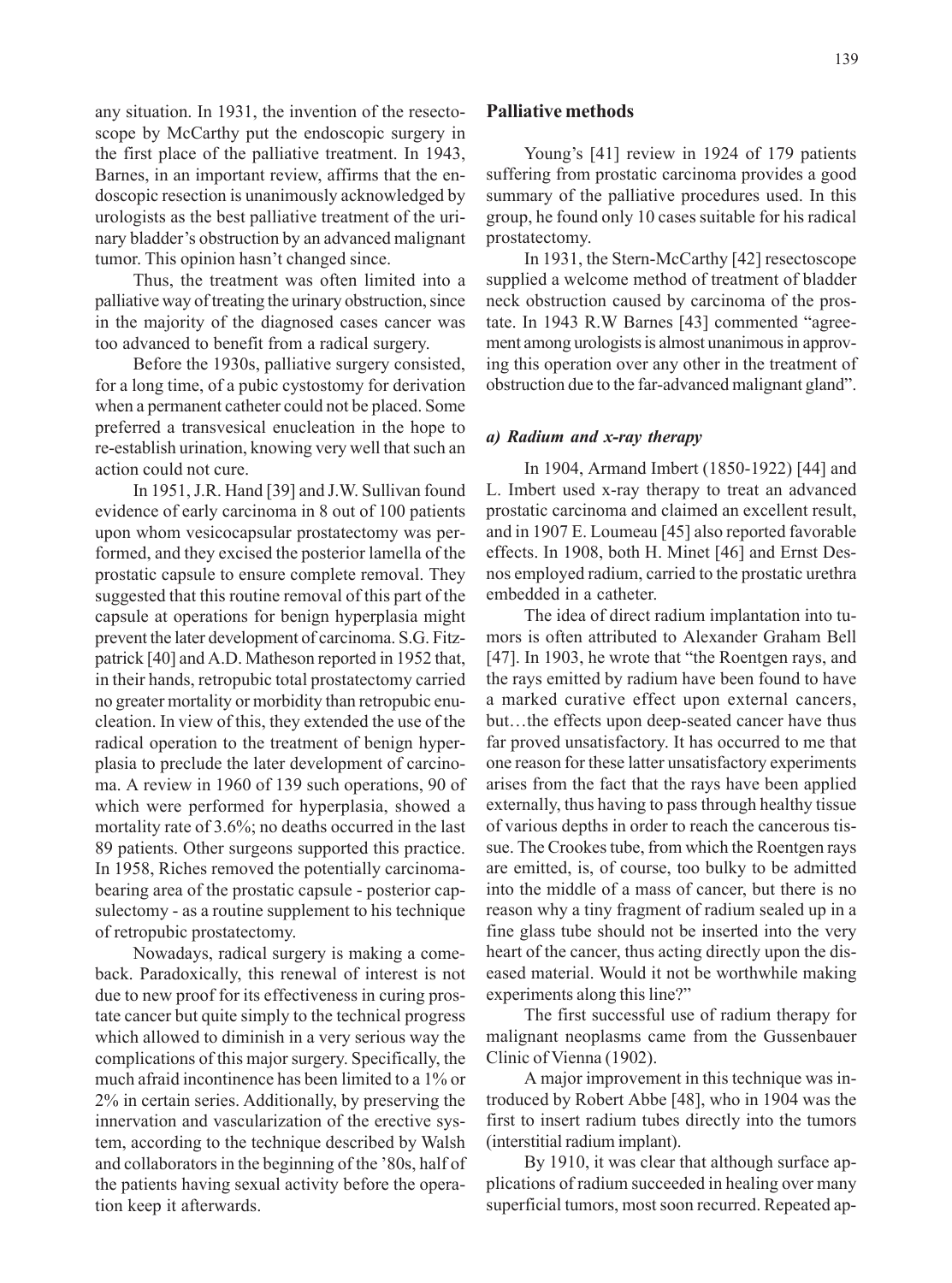plications were followed by ulceration and local or general dissemination. Tumors beneath the skin merely regressed temporarily or showed no effect. Efforts to increase the radiation dose led to disastrous results, with much destruction of tissue, prolonged and painful ulceration, and eventual recurrence [49]. This problem led to the development of two different ways to apply radium: by means of containers or applicators inserted into the nose, mouth, rectum, or vagina and uterus or by means of small seeds or needles inserted directly into the diseased tissue (interstitial radiation).

In 1914, Desnos [50] used a source of radiation placed in the rectum and also introduced radium into the prostate through a perineal puncture. These methods, with many modifications, continued to be used, both alone and in conjunction with surgery, by Young, Barringer, Morson and many others. Deep x-ray therapy, used by C.A. Waters [51] and J.W. Pierson in 1923 for the treatment of bony metastases, produced effective relief of pain.

Reviews of the results of treatment were disappointing. H.C. Bumpus [52], in 1922, noted that life was prolonged by therapy in only 25% of the cases, and found few long-term survivors. In 1922 Clyde Deming [53] observed some response to largedosage treatment, but the side-effects on the bladder and bowel proved discouraging,

Rubin Flocks [54], in 1952, introduced a new method - the injection of radioactive gold (Au) into the malignant prostate, regional lymph nodes and adjacent tissues via a suprapubic exposure.

Radiotherapy of prostate cancer did not really take off until the 1960s, with the incitement of Malcolm Bagshaw in the United States who, by utilizing rays of deep penetration released by multiple or rotating points of entry, hoped to irradiate with important doses the prostate without damaging the neighboring organs.

The complications of the transcutaneous radiotherapy led to the development of the techniques of modern radiotherapy. Carlton used since 1965 implants of radioactive gold which he associated with transcutaneous radiotherapy. In 1970, Whitmore began the use of radioactive 125 iodine implantation (in the form of grains implanted within the prostate), called interstitial radiotherapy or brachytherapy, for the treatment of localized cancers.

Even though those techniques have given results equivalent to those of the external radiotherapy, it was difficult to be actually established, due to the important precautions needed for any manipulation of radioactive material.

With the introduction of androgen control therapy, the use of radiation therapy was largely abandoned.

## *b) Hormonotherapy*

John Hunter in 1786 had shown that castration in animals lead to a progressive atrophy of the prostate. Later, Civiale, Mercier and Tupper suspected the interest of castration in certain prostate tumors. At the end of the century, the operation of Ramm-White knew some success. The results were unequal and unpredictable, because at that time they couldn't distinguish adenoma from cancer. The operation fell in disuse and nobody thought anymore to castrate a prostate cancer patient or establish any hormonal treatment until 1941, date of the sensational publication of Charles Huggins (1901-1986) (Figure 8) [55]. This work begun in 1939 and its results were published in 1941. These proved carcinoma of the prostate to be hormone-dependent in the majority of cases and to respond to castration and estrogen administration. In



**Figure 8.** Charles Huggins (1901-1986) - Nobel Prize 1966.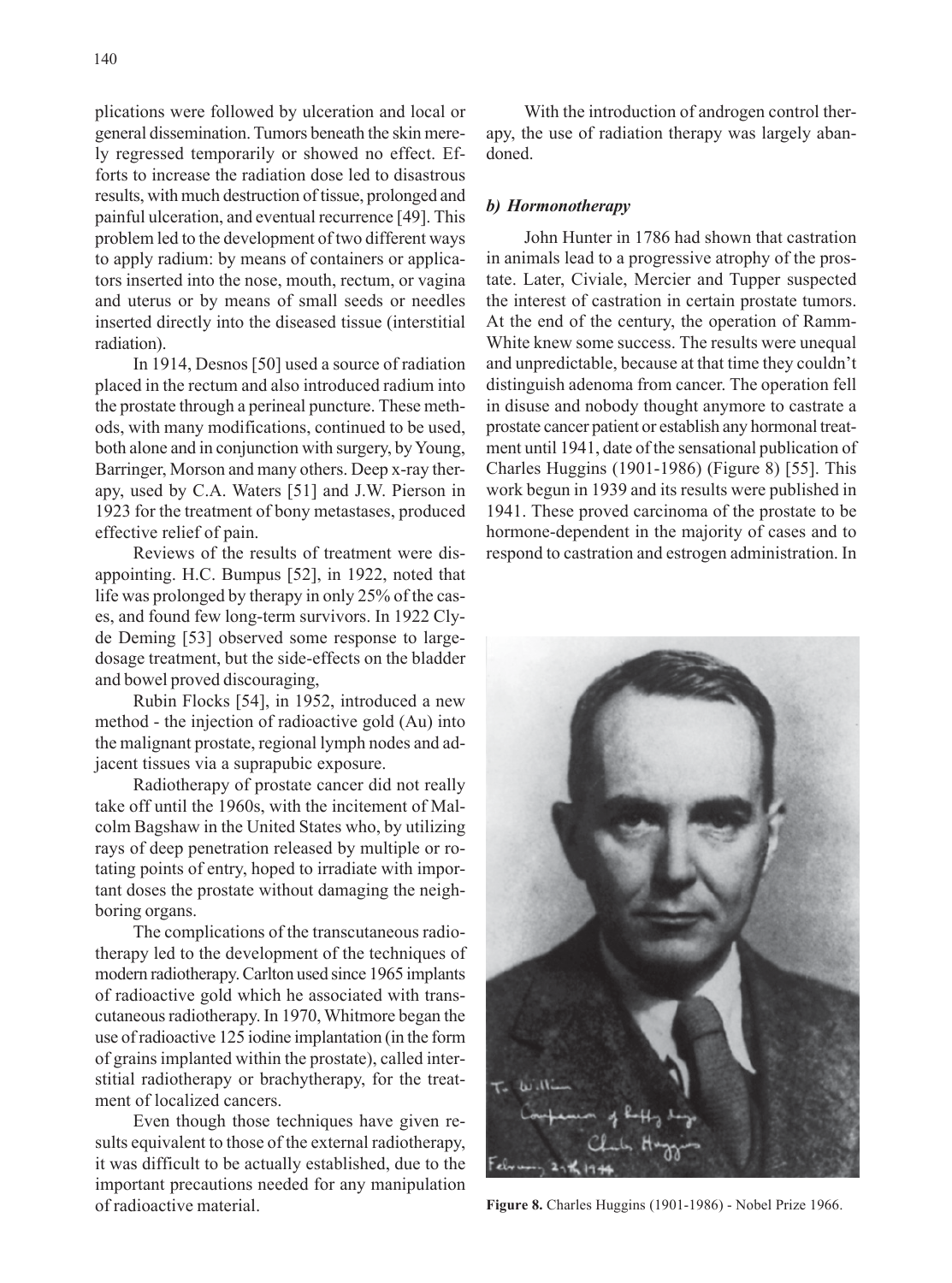the same year, A.D. Munger [56] reported good results in the treatment of advanced prostatic cancer by irradiation of the testes, and W.P. Herbst [57] also described similar success with estrogens. These methods proved remarkably effective in curing pain, relieving dysuria and in restoring health. A survey by the urologists Reed Miller Nesbit (1898-1976) [58] and W.C. Baum (1951) on the results of this therapy showed that orchidectomy plus stilboestrol was rather more effective and lasting than either method alone. The duration of the response to treatment was found to be limited; 44% of patients without metastases and 20% with metastases survived for 5 years. Further experience with androgen control therapy was reviewed in 1957 by J.D. Fergusson [59].

This eventual failure of androgen control therapy was found to be associated with increased excretion of 17-ketosteroids, and increase in size of the adrenals [57]. This and other evidence suggested that the regrowth of the malignancy was due to increased androgen production by the adrenal glands. In 1945, Huggins [60] and W.W. Scott performed the first bilateral adrenalectomy to overcome this effect. Experience of the operation showed that symptomatic relief was common and regression of the tumor occurred in some cases, but the results were too transient and too unpredictable for this to become an accepted method of treatment. More recently, attempts have been made to suppress the functions of the pituitary gland and so eliminate all androgen production. Methods used for this purpose include external irradiation [61], the implantation of radioactive preparations [62], and hypophysectomy. As with adrenalectomy, remissions have been noted but have been short-lived.

The interest of hormonal therapy, considered for 30 years as the classical and ideal treatment of prostate cancer, was questioned in the early 1970s by the publication of the "Veterans" report in the USA. That study showed that the estrogens have cardiovascular toxicity which may cancel the benefit of treatment. Those conclusions managed to reduce the administration of estrogens in lower doses and rehabilitated the castration which caused repugnance to many, especially in Europe, and which was not easily accepted by the patient.

Blocking the action of the androgens at the level of the target cells was another approach for removing the prostate and the cancer by the stimulating effect of the circulating androgens. Anti-androgens are substances which can block the androgen receptors at the level of the target cells (in particular, the prostatic cells) and prevent the circulating androgens to act on the prostate. These products are rarely utilized on their own, their principal indication is that of an additional treatment to the castration (surgical or pharmacological through luteinizing hormone-releasing hormone [LH-RH] analogs) in order to block the effect of the adrenal androgens which are left intact by the castration.

The idea of obtaining a global androgenic suppression (testicular and adrenal), which was abandoned due to the equally important character of the surgical act which it entailed, was thus retaken as a result of the introduction of the anti-androgens which allowed neutralization of the adrenal secretion. This led to a "combined treatment" associating castration and anti-androgens. This treatment which was popularized by Labrie and collaborators in the beginning of the 1980s, seems to give in randomized studies (in particular, those of Brisset and collaborators) somewhat superior results by those obtained through castration alone.

Obtaining a physiological castration, without the inconveniences of the estrogens and those of castration, would become possible with the arrival of the LH-RH equivalents, described by Shalley and coworkers in the 1970s. LH-RH is a hormone secreted by the hypothalamus which causes the secretion of LH at the level of the hypophysis which, in turn, releases the secretion of testosterone by the testes.

The LH-RH equivalents are semisynthetic products, hundreds of times more powerful than the natural hormone. Their administration causes initially an increase of the LH and testosterone but their chronic administration results into exhausting the hypophysis and thus leading (after 2 or 3 weeks) into a fall of LH and testosterone to the amounts found after surgical castration. These products are today administered in a delayed-absorption formulation and have progressively replaced the surgical castration and the estrogens.

#### **Diagnosis**

The gradual introduction of radiologic and other imaging methods (intravenous pyelography, ultrasound, lymphadenography, computed tomography-CT, magnetic resonance imaging-MRI) revolutionized the diagnosis of prostatic carcinoma and influenced the treatment decision of this disease [63].

The first successful application of ultrasound to medical diagnosis was reported in 1947 by Karl Dussik [64] and his brother, Friederick. In 1949, George Ludwig [65] experimented with the detection of gallstones. His findings concerning the velocity of ultrasound in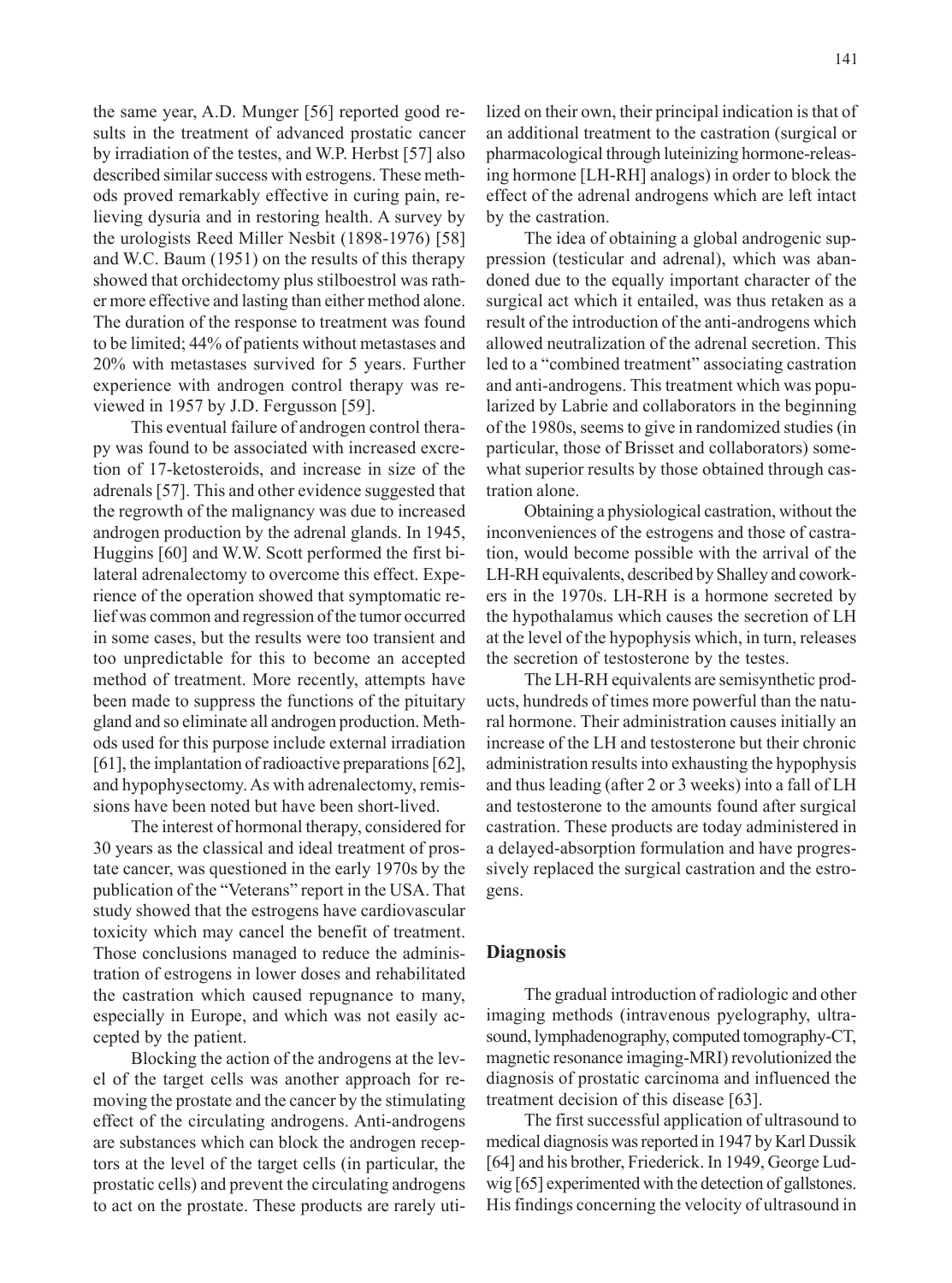various animal tissues served as standards for later investigators [66].

John Wild [67] discovered that echoes from tumor-invaded tissue were distinguishable from those produced by normal tissue in the same piece of an excised organ. He also noted significant echo changes as the sound beam traversed areas approaching the tumor but in which neither the eye nor palpation had detected invasion by cancer. This suggested that ultrasound might not only detect differences between normal tissues and malignant lesions but that this modality might identify tumor-invaded tissue earlier that any detection technique then available.

In 1952 Wild [68] developed a two-dimensional B-mode scanning system. He introduced the first hand-held "contact" scanner, that was applied directly over the organ. Sonic contact was achieved by the use of an aqueous jelly, in contrast to the immersion bath or enclosed water tanks employed by other pioneers of contact scanning. Using this device, Wild [69] and Reid (1956) reported a 90% accuracy in the diagnosis of benign *versus* malignant lesions. Wild also developed flexible probes for transcrectal and transvaginal scanning.

Transrectal scanning offered an opportunity to insert an ultrasound probe close to deep-lying abdominal structures. The first transducer probes for entry into the body rectally were designed by Wild in the early 1950s. In the mid 1970s, Watanabe [70] and associates developed the "ultrasonic chair". The patient sat on the chair, through the seat of which protruded a thin rigid probe equipped with an ultrasonic transducer that passed through the anus and entered the rectum.

Scans of the prostate and bladder were made and were of particular value in the diagnosis of prostatic cancer. Martin Rescick [71] soon developed another transrectal probe for prostatic cancer that could be inserted with the patient in the lithotomy position. Initially providing only B-mode imaging, later versions added gray scale.

Imaging of prostatic cancer has been very limited until the development of male genitourinary ultrasonography.

Although clinical examination is still the most important part of medical diagnosis, complementary investigations are often very useful. Today the ultrasound plays an essential role in the diagnosis and staging of cancer of the prostate. In addition, the changes in the volume of cancer in relation to treatment can be monitored.

One of the major contributions of the study of the prostate cancer to oncology in general, was the

discovery of a new tumor marker, a substance whose just the presence, or its presence in an unusual quantity indicates the existence of cancer not necessarily revealed by the usual clinicolaboratory examinations.

Prostate specific antigen (PSA) has been described in 1979 by Wang and his collaborators at the Roswell Park Memorial Institute in Buffalo. Even though this substance is not specific of cancer but of the prostatic tissue, it is today the most promising marker for diagnosis, prognosis and monitoring treatment results of prostate cancer. Recently, the level of free-PSA and its relation with the total PSA may indicate the carcinomatous or benign origin of an elevated PSA.

A diagnostic procedure quite elementary, which took time to be imposed and generalized, is the prostatic biopsy. After the second World War, almost nobody did it. Urologists were convinced of the infallibility of their index. Additionally, they did endoscopic resections in obstructive and doubtful cases, because they offered the double advantage of removing the obstacle and making a correct diagnosis. The first routine prostatic biopsies were made by the perineal way, with the aid of Veenema's punch needle. They necessitated anesthesia. Silberman's needle and the disposable ones that are in use today came much later, with the last perfection being the ultrasound guidance.

# **Conclusion**

Since the beginning of the 20th century, various methods of treatment (surgery, radiotherapy, hormonotherapy) passed successively through periods of admiration and oblivion. Despite the numerous national and international conferences dedicated to prostate cancer, despite the multicentric studies realized in a considerable scale, the treatment of this disease undoubtedly remains one of the most controversial questions in urology.

## **References**

- 1. Morgagni GB. The Seats and Causes of Diseases. B. Alexander, London, 1769.
- 2. Baillie M. The morbid human anatomy of some of the most important parts of the human body. Longmans, London, 1793.
- 3. Brodie BC. Lectures on the Diseases of the Urinary Organs (4th edn). Longmans, London, 1849.
- 4. Stafford R. Cases of enlargement from melanoid tumour of the prostate gland in a child of 5 years of age. Trans Med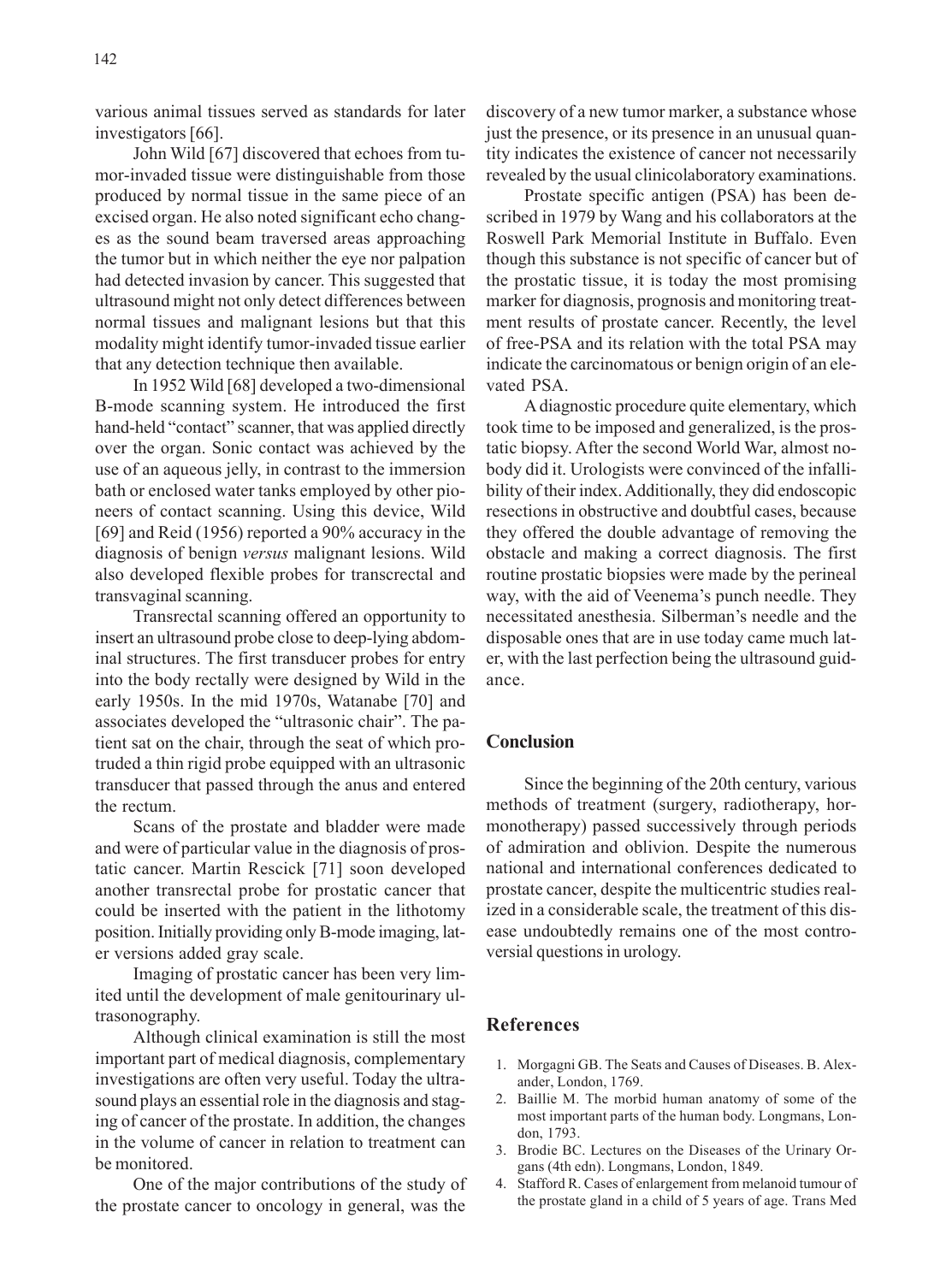Chir Soc, London, 1839; 22: 218-219.

- 5. Murphy L. The History of Urology. Charles Thomas, Springfield, Illinois, USA, 1970, pp 431-435.
- 6. Adams J. The Anatomy and Diseases of the Prostate Gland. Longmans, Brown, Green & Longmans, London, 1851.
- 7. Thompson H. Diseases of the Prostate (4th edn). J&A Churchill, London, 1873.
- 8. Recklinghausen F. Die fibrose und deformirende Ostitis der Osteomalacie und die osteoplastichen Carcinome in ihren gegenseitigen Beziehungen. Festschr. Z. Virchow, Berlin, 1891; 1: 89-93.
- 9. Sasse F. Ostitis carcinomatose bei Carcinom der Prostata. Arch Klin Chir 1894; 48: 596-598.
- 10. Pasteau O. Itat du syst $\theta$ me lymphatique dans les maladies de la vessie et de la prostate. Thêse de la Faculti de Midecine de Paris, No. 107, 1898.
- 11. Albarran J, Hallt N. Hypertrophie et ntoplasies tpithtliales de la prostate. Ann Mal Org Gen Urin 1900; 18: 113-114, 225-227.
- 12. Harrison R. Remarks on cancer of the prostate and the selection of cases for suprapubic prostatectomy. BMJ 1903; ii: 1.
- 13. Young HH. The early diagnosis and radical cure of carcinoma of the prostate. Bull John's Hopk Hosp 1905; 16: 315- 320.
- 14. Freyer PJ. Clinical Lectures on Diseases of the Prostate (5th edn). Tindall & Cox, London, 1920.
- 15. Rich AR. On the frequency of occurrence of occult carcinoma of the prostate. J Urol 1935; 33: 215-217.
- 16. Baron E, Angrist A. Incidence of occult adenocarcinoma of the prostate after fifty years of age. Arch Path 1941; 32: 787-790.
- 17. Moore RA. Morphology of prostatic corpora amylaceae and calculi. Arch Path 1936; 22: 24-26.
- 18. Batson OV. The function of the vertebral veins and their role in the spead of metastases. Ann Surg 1940; 112: 138-139.
- 19. Gutman AB, Gutman EB. Acid phosphatase functional activity of the prostate (man) and preputial glands (rat). Proc Soc Exp Biol 1938; 39: 529-532.
- 20. Barringer BS, Woodard HQ. Prostatic carcinoma with extensive intra-prostatic calcification. Trans Amer Ass Gen Urin Surg 1938; 31: 363-365.
- 21. Bilroth TH. Clinical Surgery. Trans C Dent, New Sydenham Society, London, 1881.
- 22. Demarquay JN. De l'ablation partielle ou totale de l'intestin rectum avec ablation partielle ou totale de la prostate. Gaz Med Paris 1873; 28: 382-386.
- 23. Leisrink H. Tumour prostatae. Totale Extirpation der Prostata. Arch Klin Chir 1883; 28: 578-582.
- 24. Pauchet V. Tumeurs malignes de la prostate. In : Pousson and Desnos (eds) : Encyclopidie franquise d'Urologie. Octave Doin, Paris, 1923, vol. 6.
- 25. Kóster GF. Totale extirpation der Prostata und Blase. Arch Klein Chir 1891; 42: 24-29.
- 26. Frisch A. Die Krankheiten der Prostata. A. Holder, Wien, 1899.
- $27.$  Delageni $\theta$ re P. De la voie purinuale et purine-parasacrale pour les interventions sur la prostate; deux observations. Arch Prov Chir 1889; 8: 478-480.
- 28. Fuller E. The operative procedure in cancer of the prostate. Ann Surg 1912; 56: 738-742.
- 29. Harris ML. Removal of the bladder and prostate for carcinoma through a suprapubic opening. Ann Surg 1902; 36: 509-513.
- 30. Belt E, Ebert CF, Surber AC. A new anatomic approach in

perineal prostatectomy. J Urol 1939; 41: 482-484.

- 31. Losley O, Kilgore RN. Total perineal prostatectomy: A modification of previously published techniques. J Urol 1941; 45: 196-198.
- 32. Vest SA. Radical perineal prostatectomy: modification of closure. Surg Gyn Obst 1940; 70: 945-950.
- 33. Young HH. The radical cure of cancer of the prostate. Surg Gynecol Obstet 1937; 64: 372-376.
- 34. Wilms M. Eine neue Methode der Prostatektomie. Deutsch Z Chir 1908; 93: 325-329.
- 35. Soubeyran E. Prostatectomie piriniale par la voie ischiobulbaire. Zbl Chir 1909; 36: 861-865.
- 36. Freyer PJ. A clinical lecture on total extirpation of the prostate for radical cure of enlargement of that organ. BMJ 1901; ii: 225-227.
- 37. Millin T. Retropubic Urinary Surgery. E. & S. Livingstone, Edinburgh, 1947.
- 38. Colston JA. The surgical treatment of carcinoma of the prostate. New Engl J Med 1940; 223: 205-211.
- 39. Hand JR, Sullivan JW. Retropubic prostatectomy: Analysis of one hundred cases. JAMA 1951; 145: 1313-1318.
- 40. Fitzpatrick SG, Matheson AD. The scope of total prostatectomy. Aust NZJ Surg 1952; 21: 214-218.
- 41. Young H. Cancer of the Prostate. In: Cabot H (ed): Modern Urology.Lea & Febiger,vol I, 1924.
- 42. McCarthy JF. A new apparatus for endoscopic plastic surgery of the prostate, diathermia and excision of vesical growths. J Urol 1931; 26: 695-698.
- 43. Barnes RW. Endoscopic Prostatic Surgery. C.V.Mosby, St Louis, Missouri, USA, 1943.
- 44. Imbert A, Imbert L. Carcinome prostatopelvienne diffuse  $\ddot{\text{o}}$  marche aigu $\lambda$ , guirie par la radiothirapie. Bull Acad Med 1904; 52: 139-142.
- 45. Loumeau E. Ablation avec succès d'un gros cancer de la prostate. Ann Mal Org Gen Urin 1907; 25: 1742-1744.
- 46. Minet H. Applications du radium aux tumeurs visicales,  $\ddot{\text{o}}$ l'hypertrophie et au cancer de la prostate. Assoc Franc Urol 1909; 13: 629-633.
- 47. Bell AG. The direct radium implantation into tumours (Letter to the editor). Am Med 1903; 6: 261.
- 48. Abbe R. The subtle power of radium. Med Record 1904; 66: 321-324.
- 49. Duane W, Greenough RB. Methods of preparing and using radioactive substances in the treatment of malignant disease and of estimating suitable dosages. Boston Med Surg J 1917; 177: 359-365 ; 787-797.
- 50. Desnos E. Traitement de la hypertrophie et du cancer de la prostate par le radium. J Urol Med Chir 1914; 6: 282-285.
- 51. Waters CA, Pierson JW. Deep X-ray therapy in the treatment of metastatic pain in carcinoma of the prostate. South Med J 1923; 16: 620-624.
- 52. Bumpus HC. Carcinoma of the prostate: radium and surgical treatment. Surg Gynecol Obstet 1922; 35: 177-181.
- 53. Deming CL. Results in 100 cases of cancer of the prostate and seminal vesicles treated with radium. Surg Gynecol Obstet 1922; 34: 99-103.
- 54. Flocks R. Treatment of carcinoma of the prostate by interstitial radiation with radio-active gold Au 198. J Urol 1952; 68: 510-515.
- 55. Huggins CH. Studies of prostatic cancer. I. The effect of castration, of estrogen and of androgen injection on serum phosphatases in metastatic carcinoma of the prostate. Cancer Res 1941; 1: 293-300.
- 56. Munger AD. Experiences in the treatment of carcinoma of prostate with irradiation of the testicles. J Urol 1941; 46: